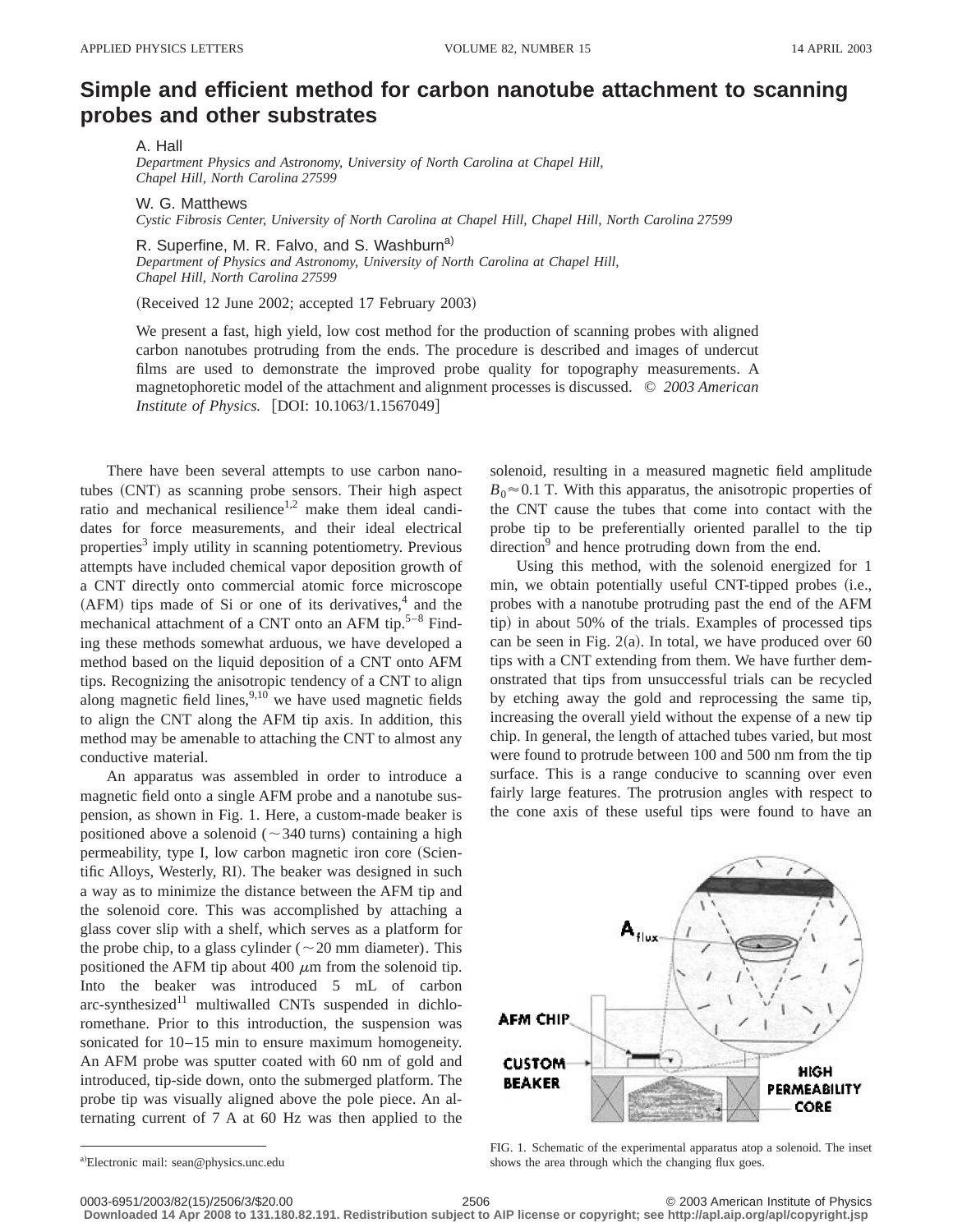

FIG. 2. (a) Examples of nanotube functionalized probes prepared with our method and (b) population densities of protrusion angle ranges for eight processed tips.

average value of about  $35^{\circ}$ , where  $0^{\circ}$  is parallel with the tip axis and ideal for imaging. Population data of measured angle ranges for eight samples are shown in Fig.  $2(b)$  and they are consistent with our expectations of an approximate  $\cos \theta$  dependence of alignment with the field.

Control experiments involving simple introduction and removal of the tips into and from the suspension without energizing the magnetic coil were shown to attach some material to the probe surface. In these samples, however, the majority of the attached material was amorphous contamination. Few CNTs were found to lay flat against the surface rather than protruding from the end of the tip. No useful CNT-tipped probes were obtained in 20 control trials. Thus, the magnetic field appears to be necessary to obtain tips with a CNT extending from them. Similarly, the introduction of a direct current onto the solenoid failed to attract a CNT to the AFM tip and did not result in useful probes.

A plausible explanation for the effectiveness of the method may be the attraction between dipoles induced in the CNT and the metal film on the AFM. Superposing fields from slices of the conical tip, we find the highest concentration of force at the end of the AFM tip. Given that a change in flux is proportional to  $A_{\text{flux}}B_0\omega$  (Ref. 12) (see Fig. 1), we expect an induced current encircling the tip *I*  $\approx$  (*A*<sub>flux</sub>*A*<sub>current</sub>*B*<sub>O</sub> $\omega$ )/( $\rho$ *L*), where  $\omega$  is the frequency,  $\rho$  is the resistivity of the gold coating, *L* is the average circumferential path length around the tip,  $A_{\text{current}}$  is the total crosssectional area of the gold coating on the tip, and  $A<sub>flux</sub>$  is the area through which the magnetic flux threads. The induced dipole of the probe is on the order of  $10^{-11}$  A m<sup>2</sup>. The average induced dipole on the multiwall CNT, is on the order of  $10^{-23}$  A m<sup>2</sup>. This diamagnetic effect can be up to two orders of magnitude larger than the paramagnetic component expected from published susceptibility data, $13,14$  allowing the attractive force to be dominant. Modeling the gold coating of



FIG. 3. AFM images and a typical graph of the cross section of an HFundercut metal surface taken by  $(a)$  a conventional tip and  $(b)$  a nanotube tip prepared with our method. Shown is the angle of the line with the horizontal taken at the indicated point.

ate the the potential energy between the two induced dipoles:<sup>12</sup>  $U(r) = (-\mu_0/2\pi r^3)$   $m_{\text{tube}}m_{\text{probe}}$ , where *r* is the distance between the probe tip and the CNT, and  $m_{\text{tube}}$  and  $m<sub>probe</sub>$  are the dipole moments of the tube and the probe, respectively. Assuming that the attraction must overcome translational thermal energy  $\left[ \sim \frac{3}{2}k_BT \right]$  of the CNT in the suspension, we find that the dipole attraction can dominate for separations on the order of 1  $\mu$ m. Considering an estimated tube density in the suspension of  $10^4$  tubes per mm<sup>3</sup>, we suppose that a CNT may be found occasionally within this distance due to convection and Brownian motion and, that in agreement with our results, we might form useful tips in a modest fraction of the time. Thus, it is plausible that the suspended CNTs are both aligned by the magnetic field and attracted to the tip by magnetophoresis. Upon reaching the tip surface, the CNT is probably held in place by van der Waals interactions after the oscillating field is removed.

In order to demonstrate the effectiveness of the resulting probes, we recorded atomic force microscopy images both with a CNT-modified tip and with a virgin probe of the same brand. The surface was an undercut metal lead on a silicon substrate. Thus, an ideal cross-sectional AFM image of the edge of the metal would show a 90° angle. In the presented experiments, edge angle measurements were taken on the same area of the undercut sample before and after attachment of a CNT to the tip. The virgin probe yielded a 78° edge at best, which is consistent with the listed probe spec of 80°. The CNT-modified tip achieved a consistent value of 87° – 88°. This shows a decrease in the profile error from  $13^{\circ} - 20^{\circ}$  to about 3° or a relative increase in precision of about 80%. We also noted that the mechanical response of the CNT-modified AFM tips differed from the virgin tips, as is apparent from feedback oscillations in the image in Fig.  $3(b)$ . We suppose this is due to our failure to optimize feed-

the AFM probe as parallel rings (Fig. 1, inset), we can evalu-<br>Downloaded 14 Apr 2008 to 131.180.82.191. Redistribution subject to AIP license or copyright; see http://apl.aip.org/apl/copyright.jsp